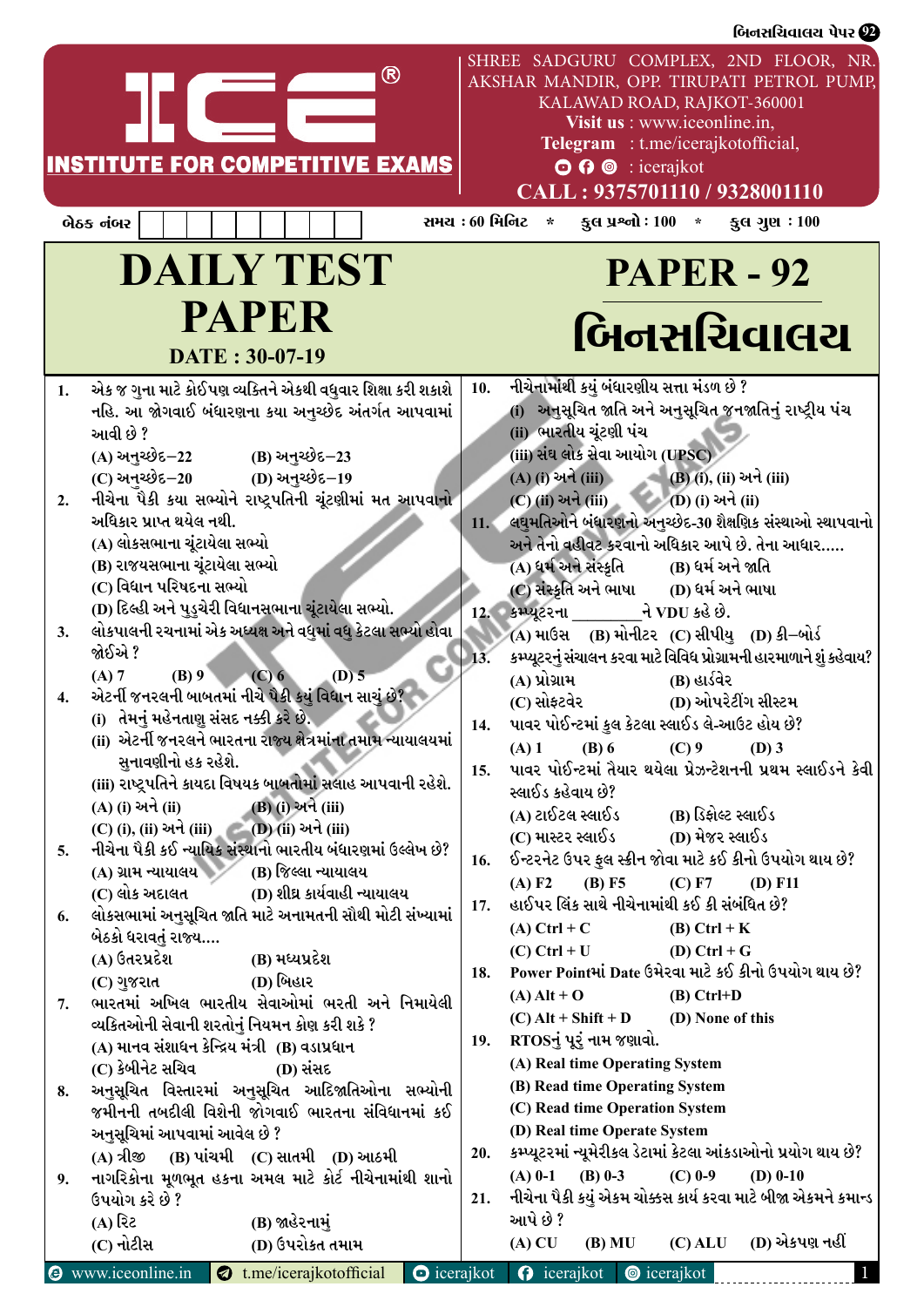#### $\delta$ નિનસચિવાલય પેપર $\mathcal D$

| 22. | Chess is played in many countries.                                   | 41. | માનવ શરીરના ઉત્સર્જન તંત્રનો કયો અવયવ નથી ?                                                                                |
|-----|----------------------------------------------------------------------|-----|----------------------------------------------------------------------------------------------------------------------------|
|     | $(A)$ A $(B)$ An $(C)$ The $(D)$ No article                          |     | (A) મૂત્રપિંડ<br>(B) પ્રસ્વેદ ગ્રંથિ                                                                                       |
| 23. | Love ___________ is a wonderful feeling, comes to                    |     | (C) પ્રોસ્ટેટ ગ્રંથિ<br>$(D)$ ફેફસા                                                                                        |
|     | everyone at some time in this life.                                  | 42. | સાચી જોડણી કઈ છે ?                                                                                                         |
|     | (B) which (C) whom (D) whose<br>$(A)$ that                           |     | (A) અતિથિ વિશેષ               (B) અતીથી વિશેષ                                                                              |
| 24. | The poet describes __________ the beauty of nature.                  |     |                                                                                                                            |
|     | $(B)$ to $(C)$ about<br>$(A)$ for<br>$(D)$ in                        | 43. | 'આપણી ધ્રાણેન્દ્રિય સાબદી રહી છે ખરી?' વાકયમાંથી નિપાત શોધો.                                                               |
| 25. | Secretly had the teacher entered the class _______ the               |     | (A) છે (B) ખરી (C) આપણી (D) રહી                                                                                            |
|     | students stood up.                                                   |     | 'હું <u>આંખોથી</u> જોઉં છું' :– રેખાંકિત પદની વિભક્તિ ઓળખાવો.                                                              |
|     | $(A)$ than<br>(B) to with                                            | 44. |                                                                                                                            |
|     | $(C)$ in<br>(D) when                                                 |     | (A) પ્રથમ વિભક્તિ (B) બીજી વિભક્તિ                                                                                         |
| 26. | put proper question tag :- "Grow more trees, ________."              |     | (C) સપ્તમી વિભક્તિ<br>ાD) ત્રીજી વિભક્તિ                                                                                   |
|     | (A) will you? (B) will they?                                         | 45. | સંધિ છૂટી પાડો :– કિંચિત્                                                                                                  |
|     | (C) shall we? (D) shall they?                                        |     | (A) કિમ્ + ચિત<br>(B) કિચ + ઈત                                                                                             |
| 27. | He said that the criminal be punished.                               |     | (C) કિમ + ચિત (D) કિં + ચિત                                                                                                |
|     | $(A)$ must<br>(B) could<br>(D) would<br>(C) should                   | 46. | સમાનાર્થી શબ્દ આપો :– જડ                                                                                                   |
| 28. | I _____ all the pictures when you take to my house.                  |     | (A) સમીપ<br>(B) કુમળું                                                                                                     |
|     | (A) has paint (B) had paint                                          |     | (C) નિસ્તબ્ધ<br>$(1)$ 85                                                                                                   |
|     | (C) has been painted (D) had painted                                 | 47. | સમાસ ઓળખાવો :– ખગ                                                                                                          |
| 29. | <b>Antonym :- Resist</b>                                             |     | (A) મધ્યમપદલોપી<br>$(B)$ ઉપપદ                                                                                              |
|     | (B) Spiritual<br>(A) Defeat                                          |     | $(C)$ तत्पुरुष (D) કર્મધારય                                                                                                |
|     | (D) Futile<br>$(C)$ Assist                                           | 48. | ભારતના સંવિધાનમાં 'જાહેર આરોગ્ય અને સ્છચ્છતા'નો સમાવેશ                                                                     |
| 30. | <b>Synonym :- Hinder</b>                                             |     | કઈ યાદીમાં થયો હતો?                                                                                                        |
|     | (A) Hamper (B) Disregard                                             |     | (A) રાજયયાદી (B) સંઘયાદી                                                                                                   |
|     | (D) Perish<br>(C) Occure                                             |     |                                                                                                                            |
| 31. |                                                                      |     | અરીસામાં આપણું પ્રતિબિંબ વધારે લાંબુ દેખાય તો અરીસાનો કાચ   49. ભારતના રાષ્ટ્રપતિ વિરૂદ્ધ મહાભિયોગની કાર્યરીતિ કોણ શરૂ કરી |
|     | કેવો હોય ?                                                           |     | શકે?                                                                                                                       |
|     | (B) બહિર્ગોળ<br>(A) અંતર્ગોળ ____                                    |     | (A) ફક્ત લોકસભા (B) ફક્ત રાજ્યસભા                                                                                          |
|     | (D) આમાંથી એક પણ નહીં<br>(C) સાદો                                    |     | (C) કોઈ પણ વિધાનસભા (D) સંસદના બેમાંથી કોઈ એક ગૃહ                                                                          |
| 32. | કયોટો પ્રોટોકોલ શાના સંબંધમાં છે ?                                   | 50. | બંધારણના અનુચ્છેદ–29(1) અંતર્ગત ભારતના કોઈ પણ નાગરિકને                                                                     |
|     | (A) શ્રમ અધિકારો<br>(B) નિઃશસ્ત્રીકરણ ા                              |     | કઈ વિશિષ્ટતા જાળવી રાખવાનો અધિકાર આપવામાં આવે છે ?                                                                         |
|     | (C) હવામાન પરિવર્તન (D) માનવ હકકો.                                   |     | (A) રૂઢિ, વિધિ અથવા સંસ્કૃતિ (B) ભાષા, લિપિ અથવા સંસ્કૃતિ                                                                  |
| 33. | રેડિયો એક્ટિવિટીનો પ્રમાણિત એકમ કયો છે?                              |     | (C) ભાષા, વિધિ અથવા રિવાજ (D) લિપિ, સંસ્કૃતિ અથવા ધર્મ                                                                     |
|     | (B) કયૂરી<br>(A) લકસ                                                 | 51. | ભારતના બંધારણમાં સૌપ્રથમ સુધારો કયા કેસ સાથે સંકળાયેલો છે ?                                                                |
|     | $(C)$ ડાઈન<br>(D) ન્યુટન                                             |     | (A) કે. એમ. નાણાવટી વિ. સ્ટેટ ઓફ મહારાષ્ટ્ર                                                                                |
| 34. | ગ્લુકોમા માનવ શરીરના કયા અંગને લગતો રોગ છે?                          |     | (B) ગોકલનાથ વિ. સ્ટેટ ઓફ પંજાબ                                                                                             |
|     | (B) કાન (C) હૃદય<br>(A) આંખ<br>$(D)$ ફેફસાં                          |     | (C) ચંપકમ દોરાઈ રાજન વિ. સ્ટેટ ઓફ મદ્રાસ                                                                                   |
| 35. | તેજાબી વરસાદની ઘટના માટે કયો વાયુ જવાબદાર ગણાય?                      |     | (D) કેશવાનંદ ભારતી વિ. સ્ટેટ ઓફ કેરાલા                                                                                     |
|     | (A) હાઈડ્રોજન<br>(B) કાર્બન ડાયોક્સાઈડ                               | 52. | અનુસૂચિત જાતિ રાષ્ટ્રીય પંચની રચના કયા અનુચ્છેદ હેઠળ કરવામાં                                                               |
|     | (C) કાર્બન મોનોક્સાઈડ (D) સલ્ફર ડાયોક્સાઈડ                           |     | આવી છે ?                                                                                                                   |
| 36. | ઈન્ફ્લુએન્ઝા રોગ માટે કયા પ્રકારના રોગકારક સજીવ જવાબદાર છે?          |     | (A) અનુચ્છેદ–338 (B) અનુચ્છેદ–242                                                                                          |
|     | (A) મિકસો વાઈરસ (B) પ્લાઝમોડિયમ                                      |     | (C) અનુચ્છેદ $-226$ (D) અનુચ્છેદ $-358$                                                                                    |
|     | (C) સાલ્મોતેલા<br>(D) ઈકોલોઈ                                         | 53. | રાજ્ય સરકાર દ્વારા નિમાયેલ તપાસ પંચનો અહેવાલ વિધાનસભામાં                                                                   |
| 37. | સ્ટેનલેસ સ્ટીલમાં કઈ ધાતુનો સમાવેશ થતો નથી ?                         |     | કેટલા સમયગાળામાં રજૂ થવો જોઈએ ?                                                                                            |
|     | (A) નિકલ<br>(B) લોખંડ                                                |     | (A) એક માસ<br>(B) ચાર માસ                                                                                                  |
|     | (C) ક્રોમિયમ<br>(D) ટંગસ્ટન                                          |     | (C) ત્રણ માસ<br>(D) છ માસ                                                                                                  |
| 38. | ખરતા તારા શું છે?                                                    | 54. | સંઘના હિસાબોને લગતા કમ્પ્ટ્રોલર અને ઓડિટ જનરલના અહેવાલો                                                                    |
|     | (A) ઉલ્કાશિલા<br>(B) ધૂમકેતુ                                         |     | કોને સુપ્રત કરવામાં આવે છે ?                                                                                               |
|     | (D) ઉલ્કા<br>$(C)$ લઘુગુર્                                           |     | (A) લોકસભાને<br>(B) સંસદના દરેક ગૃહને                                                                                      |
| 39. | કાર્તેઝીય ડ્રાઈવર કયા સિદ્વાંત પર કાર્ય કરે છે?                      |     | (C) રાષ્ટ્રપતિને<br>(D) રાજયસભાને                                                                                          |
|     | (A) ઊર્જા સંરક્ષણનો સિદ્વાંત (B) તરતા પદાર્થનો સિદ્વાંત              | 55. | સંસદના કોઈપણ ગૃહમાં કોણ પ્રથમ મત આપી ન શકે ?                                                                               |
|     | (C) વિદ્યુત વિભાજનનો સિદ્દાંત (D) ઉષ્ણતામાનનો સિદ્દાંત               |     | (A) સ્પીકર<br>(B) ચેરમેન                                                                                                   |
| 40. | અંતઃસ્ત્રાવી ગ્રંથિઓ માટે એક વિકલ્પ ખોટો છે.                         |     | $(C)$ $A$ અને $B$ બંને $(D)$ આપેલ પૈકી એક પણ નહીં                                                                          |
|     | (A) શુક્રપિંડ–ટેસ્ટોસ્ટેરોન           (B) પિચ્યુટરી ગ્રંથિ–ઈસ્ટ્રોજન | 56. | તપાસ પંચ ધારો કયારે ઘડવામાં આવ્યો ?                                                                                        |
|     | (C) કંઠસ્થ ગ્રંથિ–થાઈરોકિસન (D) સ્વાદુપિંડ–ઈસ્યુલિન                  |     | $(A)$ 1948<br>$(B)$ 1956<br>$(C)$ 1952<br>(D) $1962$                                                                       |
|     |                                                                      |     |                                                                                                                            |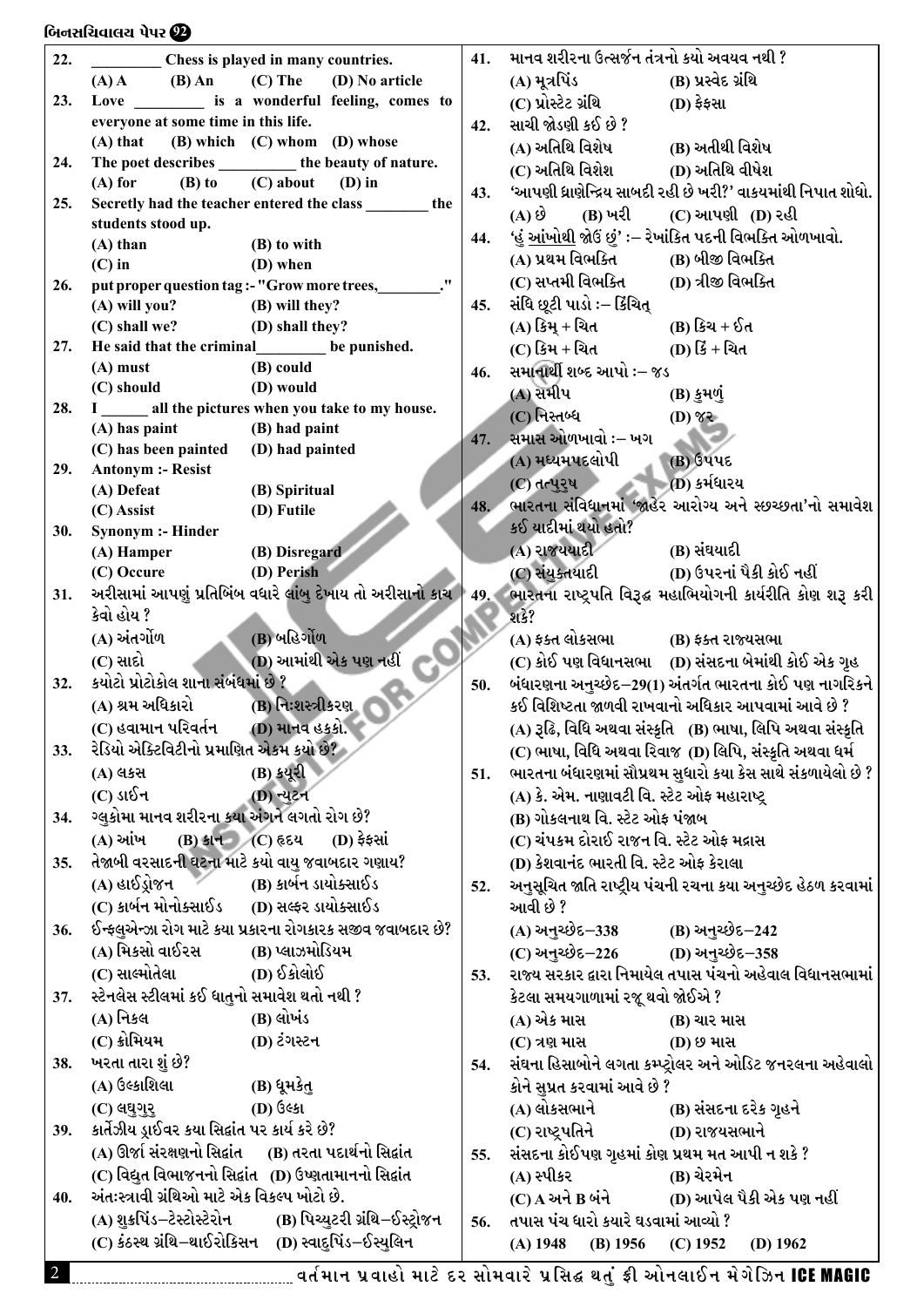## બિનસચિવાલય પેપર **22**

| 57. | લોકસભાના અધ્યક્ષ રાજીનામુ કોને આપે ?          |                                                                                                                                    | 72. | તાલુકા વિકાસ અધિકારીની નિમણૂક કોણ કરે છે ?                                      |                                                                       |  |  |  |
|-----|-----------------------------------------------|------------------------------------------------------------------------------------------------------------------------------------|-----|---------------------------------------------------------------------------------|-----------------------------------------------------------------------|--|--|--|
|     | (A) વડાપ્રધાનને (B) રાષ્ટ્રપતિને              |                                                                                                                                    |     |                                                                                 | (A) વિકાસ કમિશનર                (B) જિલ્લા પંચાયતના પ્રમુખ            |  |  |  |
|     |                                               | (C) સંસદને (D) લોકસભાના ઉપાધ્યક્ષને                                                                                                |     |                                                                                 | (C) તાલુકા પંચાયતના પ્રમુખ (D) જિલ્લા વિકાસ અધિકારી                   |  |  |  |
| 58. |                                               | અલંકાર ઓળખાવો :– 'જીવનની પાનખર હવે આવી પહોંચી છે'                                                                                  | 73. |                                                                                 | પંચાયતી રાજ સંસ્થાઓએ પોતાનું અંદાજપત્ર દર વર્ષે કઈ તારીખ              |  |  |  |
|     | (A) સજીવારોપણ                                 | $(B)$ $3\sqrt{3}$                                                                                                                  |     | સુધીમાં તૈયાર કરવાનું હોય છે ?                                                  |                                                                       |  |  |  |
|     | $(C)$ શ્લેષ $(C)$                             | (D) ઉત્પ્રેક્ષા                                                                                                                    |     | (A) 15 જાન્યુઆરી                                                                | (B) 31 માર્ચ                                                          |  |  |  |
| 59. |                                               | છંદ ઓળખાવો :– 'મુખ મરકતું માનું જેના સ્વરે ઘર ગૂંજતું'                                                                             |     | (C) 15 ડિસેમ્બર (D) 28 ફેબ્રુઆરી                                                |                                                                       |  |  |  |
|     | (A) પૃથ્વી                                    | (B) શિખરિણી                                                                                                                        | 74. |                                                                                 | આધુનિક પંચાયતી રાજનું માળખુ ઘડનાર સમિતિના અધ્યક્ષ કોણ હતા?            |  |  |  |
|     | $(C)$ હરિણી $(D)$ મંદાકાન્તા                  |                                                                                                                                    |     | (A) જીવરાજ મહેતા             (B) રણજીતરામ મહેતા                                 |                                                                       |  |  |  |
| 60. | વિરુદ્ઘાર્થી શબ્દ આપો ઃ– વંદના<br>(A) સ્તુતિ  | (B) અપજશ                                                                                                                           | 75. | (C) રસિકલાલ મહેતા          (D) બળવંતરાય મહેતા                                   | ઝવેરચંદ મેઘાણીએ 'છેલ્લો કટોરો' નામની કવિતામાં ગાંધીજીની               |  |  |  |
|     | (C) દુરસ્ત (D) પ્રતિવાદી                      |                                                                                                                                    |     | મનોવેદના રજૂ કરી તે પ્રસંગ કયો ?                                                |                                                                       |  |  |  |
| 61. |                                               | શબ્દસમૂહ માટે એક શબ્દ લખો :– 'રૂપિયા ભરવાની સાંકડી લાંબી                                                                           |     |                                                                                 | (A) સાયમન કમિશન (B) જલિયાવાલા બાગ હત્યાકાંડ                           |  |  |  |
|     | કોથડી'                                        |                                                                                                                                    |     | (C) ગોળમેજી પરિષદ-2 (D) ગોળમેજી પરિષદ-3                                         |                                                                       |  |  |  |
|     |                                               | $(A)$ વાંગળી $(B)$ વાંસોડ $(C)$ વાંસણો $(D)$ વાંસણી                                                                                | 76. | બિહુ કયા રાજ્યનો મુખ્ય તહેવાર છે ?                                              |                                                                       |  |  |  |
| 62. |                                               | માહિતી અધિકાર હેઠળ કેટલા દિવસમાં માહિતી પૂરી પાડવાની                                                                               |     | (A) પંજાબ                                                                       | $(B)$ કર્ણાટક                                                         |  |  |  |
|     | જોગવાઈ છે?                                    |                                                                                                                                    |     | (C) અસમ                                                                         | (D) આંધ્રપ્રદેશ                                                       |  |  |  |
|     | (A) 10 દિવસ                                   | (B) 20 દિવસ                                                                                                                        | 77. |                                                                                 | ગુજરાતમાં મધ્યાહન ભોજન યોજના કયા મુખ્યમંત્રીના કાર્યકાળ               |  |  |  |
|     | (C) 30 દિવસ                                   | (D) 45 દિવસ                                                                                                                        |     | દરમિયાન શરૂ કરવામાં આવી?                                                        |                                                                       |  |  |  |
| 63. |                                               | સંચાલકિય દષ્ટિબિંદુનું સમર્થન કરનાર વહીવટી શાસ્ત્રીઓ કયા છે?                                                                       |     | $(A)$ માધવસિંહ સોલંકી $(B)$ અમરસિંહ ચૌધરી                                       |                                                                       |  |  |  |
|     | (A) લ્યુથર ગુલિક                              | (B) જેમ્સ મુનિ                                                                                                                     |     | $(C)$ કેશુભાઈ પટેલ $(D)$ નરેન્દ્રભાઈ મોદી                                       |                                                                       |  |  |  |
|     | (C) રેલે                                      | (D) B અને C બંને                                                                                                                   | 78. |                                                                                 | 'દેહાભિમાન હતો પાશેર તે વિદ્યા ભણતા વધ્યો શેર' પંક્તિના સર્જકનું      |  |  |  |
| 64. |                                               | ગરીબી રેખા હેઠળ જીવતા (BPL) લોકોએ માહિતી મેળવવાની                                                                                  |     | નામ જણાવો.                                                                      |                                                                       |  |  |  |
|     | અરજી કરતાં સમયે કેટલા રૂપિયાની ફી ભરવી પડશે?  |                                                                                                                                    |     | (A) નરસિંહ મહેતા                                                                | (B) પ્રેમાનંદ                                                         |  |  |  |
|     | $(A)$ 3l. 10                                  | $(B)$ $\mathfrak{Z}$ l. 20                                                                                                         |     | $(C)$ અખો $\overline{\phantom{a}}$                                              | (D) શામળ ભટ્ટ                                                         |  |  |  |
|     |                                               | (C) રૂા. 30 (D) તેઓને ફી માંથી રાહત અપાઈ છે   79.                                                                                  |     | ગુજરાત કોને 'ભગત બાપુ' તરીકે ઓળખે છે ?                                          |                                                                       |  |  |  |
| 65. | વહીવટનો વિષય દાખલ કર્યો હતો ?                 | 'ભારતમાં સૌપ્રથમ કઈ યુનિવર્સિટીએ વર્ષ 1930માં M.A.માં જાહેર                                                                        |     | (A) દુલા ભાયા કાગ             (B) ભોજા ભગત<br>$(C)$ મકરંદ દવે $(D)$ સ્વામી આનંદ |                                                                       |  |  |  |
|     |                                               | (A) નાગપુર યુનિવર્સિટી (B) લખનઉ યુનિવર્સિટી                                                                                        | 80. | નીચેના પૈકી કયું પુસ્તક પ્રીતિ સેનગુપ્તાનું નથી ?                               |                                                                       |  |  |  |
|     |                                               | (C) દક્ષિણ ગુજરાત યુનિવર્સિટી (D) મદ્રાસ યુનિવર્સિટી                                                                               |     | (A) પંડિત આકાશ                                                                  | (Β) ઉત્તરોતર                                                          |  |  |  |
| 66. |                                               | નીચેનામાંથી કઈ સમિતિ તાલુકા પંચાયતની ફરજિયાત સમિતિ છે ?                                                                            |     | (C) કિનારે કિનારે (D) સપ્તપદી                                                   |                                                                       |  |  |  |
|     | (A) બાંધકામ સમિતિ (B) પાણી સમિતિ              |                                                                                                                                    | 81. |                                                                                 | મહમૂદ ગઝનવીની સોમનાથની ચઢાઈ વખતે વીરગતિ પામનાર                        |  |  |  |
|     | (C) કારોબારી સમિતિ (D) શિક્ષણ સમિતિ           |                                                                                                                                    |     | હમીરજી ગોહિલ કયા રાજવંશ સાથે સંકળાયેલા હતા ?                                    |                                                                       |  |  |  |
| 67. |                                               | ચંદુ પોતાના પગારમાંથી 38% પગાર પોતાની પત્ની નંદાને આપે                                                                             |     |                                                                                 | (A) ભાવનગરનો ગોહિલ રાજવંશ (B) લાઠીનો ગોહિલ રાજવંશ                     |  |  |  |
|     |                                               | છે, અને 50% પોતાના છોકરા ચંદ્રવદનને આપે છે. જો હવે તેની પાસે                                                                       |     |                                                                                 | (C) મેવાડનો ગોહિલ રાજવંશ         (D) મહુવાનો ગોહિલ રાજવંશ             |  |  |  |
|     | રૂા. 22500 વધ્યા હોય તો ચંદુનો પગાર શું હશે ? |                                                                                                                                    | 82. |                                                                                 | ગુજરાતનું સિંધુખીણની સંસ્કૃતિનું સ્થળ રોઝડી કયા જિલ્લામાં આવેલું છે ? |  |  |  |
|     | (A) $31.72500$ (B) $31.83000$                 |                                                                                                                                    |     | (A) અમદાવાદ                                                                     | <b>(B)</b> કચ્છ                                                       |  |  |  |
|     | (C) રૂા. 140000 (D) એકપણ નહીં                 |                                                                                                                                    |     | (C) રાજકોટ                                                                      | (D) સુરેન્દ્રનગર                                                      |  |  |  |
| 68. |                                               | એક વેપારી 3/4 વસ્તુઓ 24% નફાથી વેચે છે અને બાકી રહેલી વસ્તુઓ                                                                       | 83. |                                                                                 | 1920માં ગાંધીજી દ્વારા મજૂર મહાજન સંઘની સ્થાપના કરવામાં               |  |  |  |
|     |                                               | ખરિદ કિંમત પર વેચે છે, તો તેને કુલ કેટલા ટકા નફો થયો હશે ?                                                                         |     | આવી, આ સંઘના સૌપ્રથમ પ્રમુખ કોણ હતા ?                                           |                                                                       |  |  |  |
|     |                                               | (A) 15 % (B) 18% (C) 24 % (D) 32 %                                                                                                 |     | (A) અનસૂયાબેન (B) ઈન્દુલાલ યાજ્ઞીક<br>(C) મહાદેવભાઈ દેસાઈ (D) નરહરિ પરિખ        |                                                                       |  |  |  |
| 69. |                                               | કરણ રૂા. 29400ને 6 વર્ષ માટે એક મિત્રને સાદા વ્યાજે આપે છે. જો<br>6 વર્ષના અંતે તેને રૂા. 4200 વ્યાજ પેટે મળે છે તો વ્યાજનો દર શું | 84. |                                                                                 | નીચેના સોલંકી રાજાઓને તેમના સમયના ક્રમ પ્રમાણે ગોઠવો.                 |  |  |  |
|     | હશે?                                          |                                                                                                                                    |     |                                                                                 | (1) ભીમદેવ-1 (2) કુમારપાળ (3) સિદ્ધરાજ (4) દુર્લભરાજ                  |  |  |  |
|     |                                               |                                                                                                                                    |     | $(A)$ 1, 3, 2, 4                                                                | $(B)$ 4, 1, 3, 2                                                      |  |  |  |
|     |                                               | (A) $2\frac{8}{21}$ % (B) $2\frac{7}{20}$ % (C) $3\frac{8}{21}$ % (D) $4\frac{8}{21}$ %                                            |     | $(C)$ 4, 3, 2, 1 $(D)$ 1, 3, 4, 2                                               |                                                                       |  |  |  |
| 70. |                                               | બે ટ્રેન બે વ્યકિતને અનુક્રમે 10 સેકન્ડ અને 11 સેકન્ડમાં ઓળંગે                                                                     | 85. | 'કાઠિયાવાડના શાહજહાં' તરીકે કોણ ઓળખાય છે ?                                      |                                                                       |  |  |  |
|     |                                               | જેમની ઝડપ અનુક્રમે 3 કિમી/કલાક અને 5 કિમી/કલાક છે. જો તેઓ                                                                          |     |                                                                                 | (A) ગોંડલના ભગતસિંહજી (B) રાજકોટના લાખાધિરાજ                          |  |  |  |
|     | એકજ દિશામાં જતા હોય તો ટ્રેનની ઝડપ શોધો.      |                                                                                                                                    |     |                                                                                 | (C) નવાનગરના રણજિતસિંહજી  (D) મોરબીના વાઘજી ઠાકોર                     |  |  |  |
|     | (A) 28 કિમી/કલાક (B) 27 કિમી/કલાક             |                                                                                                                                    | 86. | નીચેનામાંથી કયા મંદિરો સોલંકી કાળના નથી ?                                       |                                                                       |  |  |  |
|     | (C) 25 કિમી/કલાક (D) 24 કિમી/કલાક             |                                                                                                                                    |     |                                                                                 |                                                                       |  |  |  |
| 71. |                                               | પિતા અને પુત્રની હાલની ઉંમરનો ગુણોતર 7:3 છે. તેમની ઉંમરનો                                                                          |     |                                                                                 |                                                                       |  |  |  |
|     |                                               | ગુણોતર 756 છે. તો 5 વર્ષ બાદ તેમની ઉંમરનો ગુણોતર શું હશે ?                                                                         | 87. |                                                                                 | ડભોઈના દુર્ગની રચનામાં મહત્ત્વનો ભાગ ભજવનાર રાજવી કોણ હતા ?           |  |  |  |
|     | (A) 27:19                                     | $(B)$ 33 : 29                                                                                                                      |     | (A) મૂળરાજ સોલંકી                                                               | (B) ભીમદેવ સોલંકી                                                     |  |  |  |
|     | (C) 57 : 37                                   | $(D)$ 47 : 23                                                                                                                      |     | (C) વિશલદેવ વાઘેલા                                                              | (D) કરણદેવ વાઘેલા                                                     |  |  |  |
|     |                                               |                                                                                                                                    |     |                                                                                 |                                                                       |  |  |  |

\_\_\_\_\_\_\_\_\_\_\_\_\_\_\_\_\_\_\_\_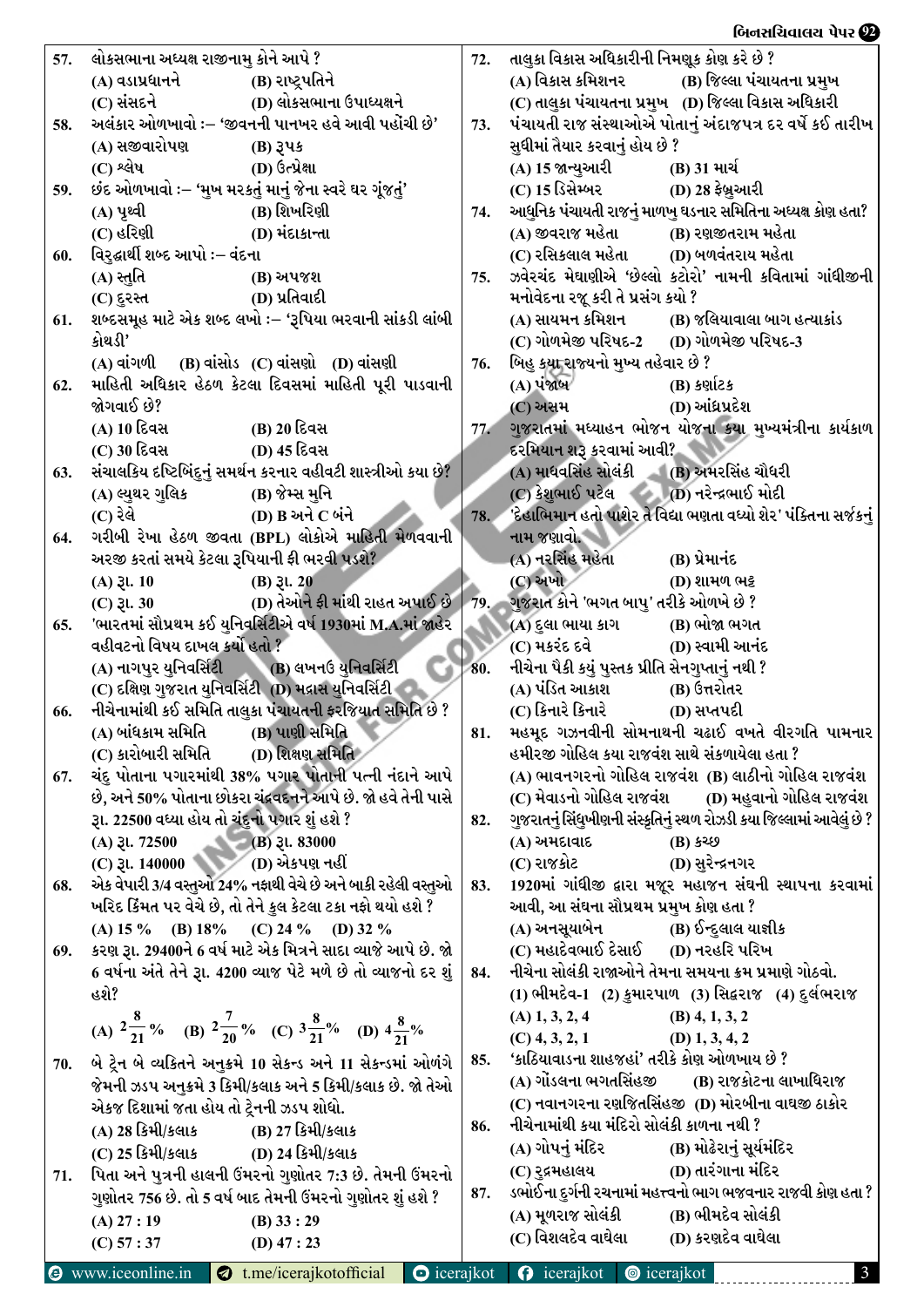#### બિનસચિવાલચ પેપર **22**